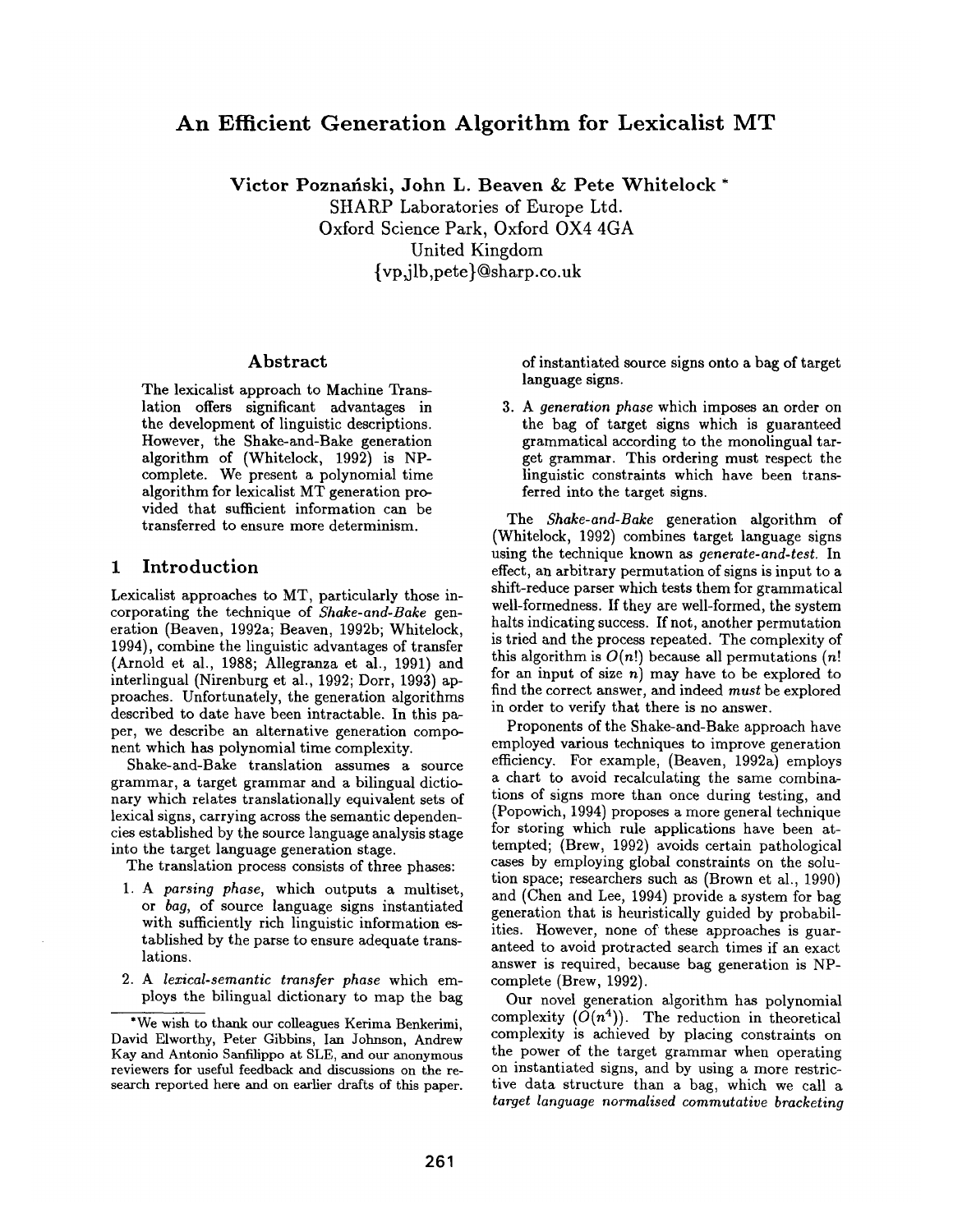*(TNCB).* A TNCB records dominance information from derivations and is amenable to incremental updates. This allows us to employ a greedy algorithm to refine the structure progressively until either a target constituent is found and generation has succeeded or no more changes can be made and generation has failed.

In the following sections, we will sketch the basic algorithm, consider how to provide it with an initial guess, and provide an informal proof of its efficiency.

## 2 A Greedy Incremental Generation Algorithm

We begin by describing the fundamentals of a greedy incremental generation algorithm. The crucial data structure that it employs is the *TNCB.* We give some definitions, state some key assumptions about suitable TNCBs for generation, and then describe the algorithm itself.

#### **2.1 TNCBs**

We assume a sign-based grammar with binary rules, each of which may be used to *combine* two signs by unifying them with the daughter categories and returning the mother. Combination is the commutative equivalent of rule application; the linear ordering of the daughters that leads to successful rule application determines the orthography of the mother.

Whitelock's Shake-and-Bake generation algorithm attempts to arrange the bag of target signs until a grammatical ordering (an ordering which allows all of the signs to combine to yield a single sign) is found. However, the target *derivation* information itself is not used to assist the algorithm. Even in (Beaven, 1992a), the derivation information is used simply to cache previous results to avoid exact recomputation at a later stage, not to improve on previous guesses. The reason why we believe such improvement is possible is that, given adequate information from the previous stages, two target signs cannot combine by accident; they must do so because the underlying semantics within the signs licenses it.

If the linguistic data that two signs contain allows them to combine, it is because they are providing a semantics which might later become more specified. For example, consider the bag of signs that have been derived through the Shake-and-Bake process which represent the phrase:

#### (1) The big brown dog

Now, since the determiner and adjectives all modify the same noun, most grammars will allow us to construct the phrases:

#### (2) The dog

(3) The big dog

#### (4) The brown dog

as well as the 'correct' one. Generation will fail if all signs in the bag are not eventually incorporated in the final result, but in the naïve algorithm, the intervening computation may be intractable.

In the algorithm presented here, we start from observation that the phrases (2) to (4) are not incorrect semantically; they are simply under-specifications of (1). We take advantage of this by recording the constituents that have combined within the TNCB, which is designed to allow further constituents to be incorporated with minimal recomputation.

A TNCB is composed of a sign, and a history of how it was derived from its children. The structure is essentially a binary derivation tree whose children are unordered. Concretely, it is either NIL, or a triple:

 $TNCB = NIL | Value \times TNCB \times TNCB$ Value  $=$  Sign | INCONSISTENT I UNDETERMINED

The second and third items of the TNCB triple are the *child TNCBs.* The *value* of a TNCB is the sign that is formed from the combination of its children, or *INCONSISTENT,* representing the fact that they cannot grammatically combine, or *UN-DETERMINED,* i.e. it has not yet been established whether the signs combine.

Undetermined TNCBs are commutative, e.g. they do not distinguish between the structures shown in Figure 1.



Figure 1: Equivalent TNCBs

In section 3 we will see that this property is important when starting up the generation process. Let us introduce some terminology.

- A TNCB is
- 
- *well-formed* iff its value is a sign,
- *ill-formed* iff its value is INCONSISTENT,
- *undetermined* (and its value is UNDETER-MINED) iff it has not been demonstrated whether it is well-formed or ill-formed.
- *maximal* iff it is well-formed and its parent (if it has one) is ill-formed. In other words, a maximal TNCB is a largest well-formed component of a TNCB.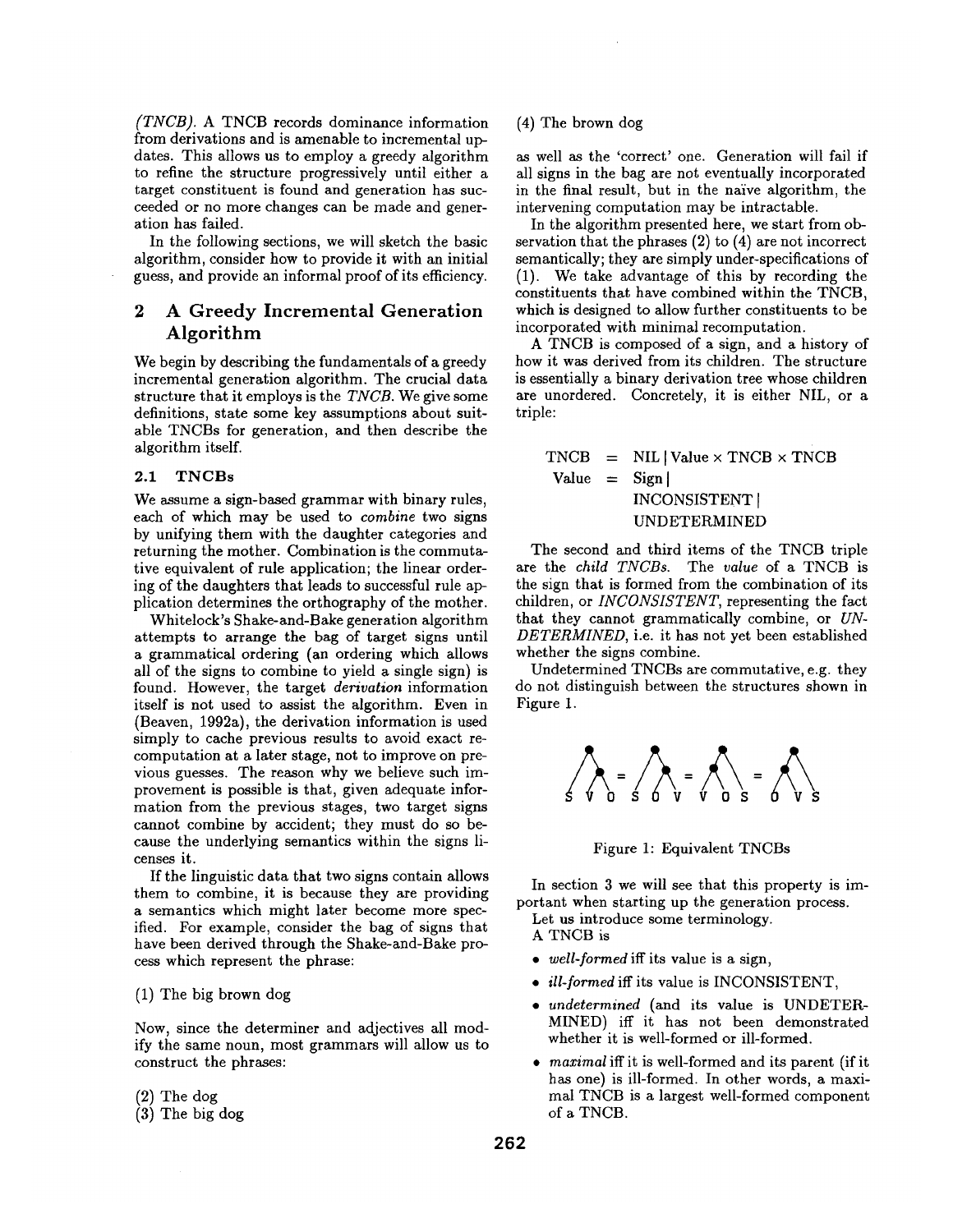Since TNCBs are tree-like structures, if a TNCB is undetermined or ill-formed then so are all of its ancestors (the TNCBs that contain it).

We define five operations on a TNCB. The first three are used to define the fourth transformation *(move)* which improves ill-formed TNCBs. The fifth is used to establish the well-formedness of undetermined nodes. In the diagrams, we use a cross to represent ill-formed nodes and a black circle to represent undetermined ones.

Deletion: A maximal TNCB can be deleted from its current position. The structure above it must be adjusted in order to maintain binary branching. In figure 2, we see that when node 4 is deleted, so is its parent node 3. The new node 6, representing the combination of 2 and 5, is marked undetermined.



Figure 2: 4 is deleted, raising 5

Conjunction: A maximal TNCB can be conjoined with another maximal TNCB if they may be combined by rule. In figure 3, it can be seen how the maximal TNCB composed of nodes 1, 2, and 3 is conjoined with the maximal TNCB composed of nodes 4, 5 and 6 giving the TNCB made up of nodes 1 to 7. The new node, 7, is well-formed.



Figure 3:1 is conjoined with 4 giving 7

Adjunction: A maximal TNCB can be inserted inside a maximal TNCB, i.e. conjoined with a non-maximal TNCB, where the combination is licensed by rule. In figure 4, the TNCB composed of nodes 1, 2, and 3 is inserted inside the TNCB composed of nodes 4, 5 and 6. All nodes (only 8 in figure 4) which dominate the node corresponding to the new combination  $(node 7)$  must be marked undetermined  $-$  such nodes are said to be disrupted.



Figure 4:1 is adjoined next to 6 inside 4

Movement: This is a combination of a deletion with a subsequent conjunction or adjunction. In figure 5, we illustrate a move via conjunction. In the left-hand figure, we assume we wish to move the maximal TNCB 4 next to the maximal TNCB 7. This first involves deleting TNCB 4 (noting it), and raising node 3 to replace node 2. We then introduce node 8 above node 7, and make both nodes 7 and 4 its children. Note that during deletion, we remove a surplus node (node 2 in this case) and during conjunction or adjunction we introduce a new one (node 8 in this case) thus maintaining the same number of nodes in the tree.



Figure 5: A conjoining move from 4 to 7

Evaluation: After a movement, the TNCB is undetermined as demonstrated in figure 5. The signs of the affected parts must be recalculated by combining the recursively evaluated child TNCBs.

#### **2.2 Suitable Grammars**

The Shake-and-Bake system of (Whitelock, 1992) employs a bag generation algorithm because it is assumed that the input to the generator is no more than a collection of instantiated signs. Full-scale bag generation is not necessary because sufficient information can be transferred from the source language to severely constrain the subsequent search during generation.

The two properties required of TNCBs (and hence the target grammars with instantiated lexical signs) are:

1. Precedence Monotonicity. The order of the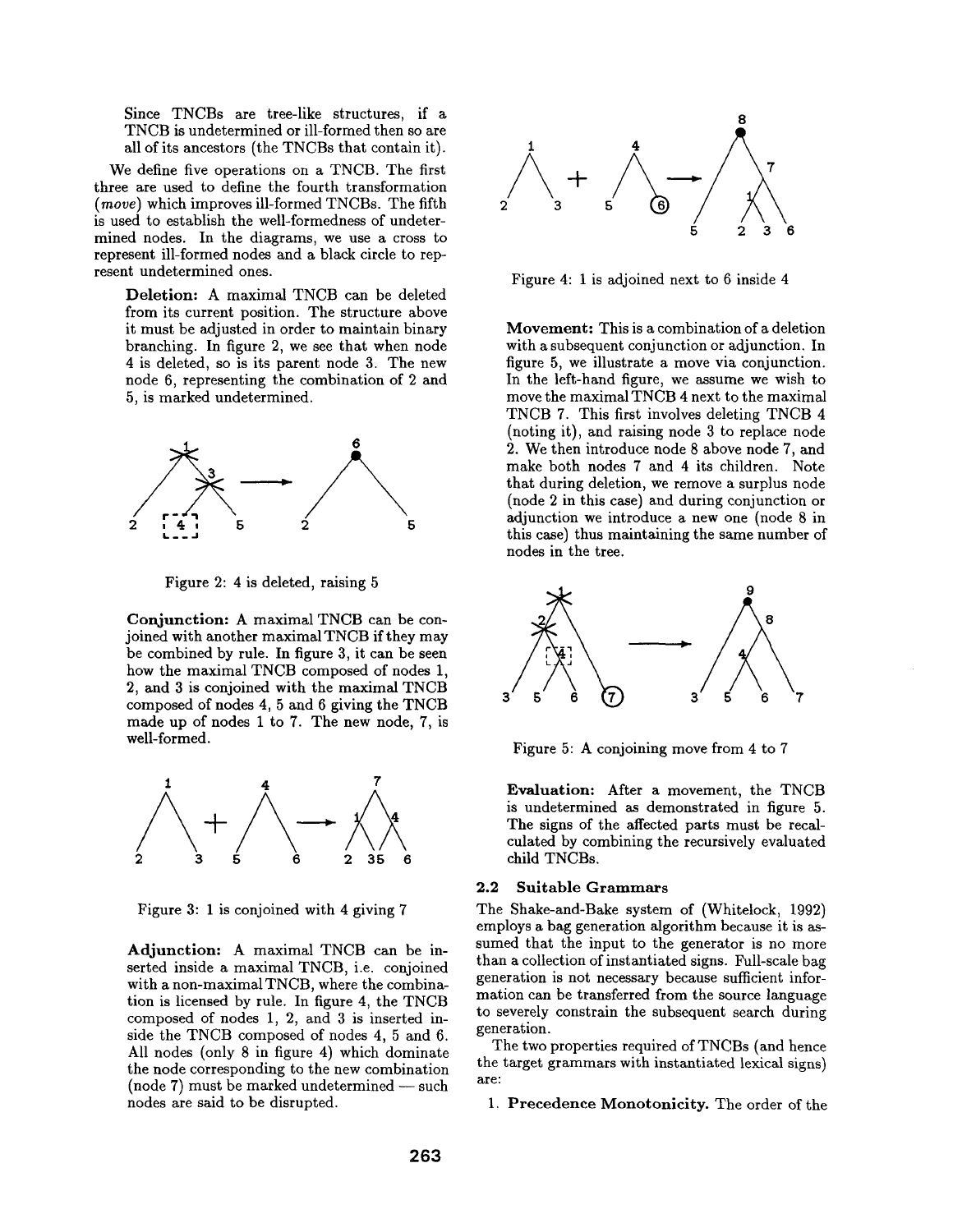orthographies of two combining signs in the orthography of the result must be determinate -it must not depend on any subsequent combination that the result may undergo. This constraint says that if one constituent fails to combine with another, no permutation of the elements making up either would render the combination possible. This allows bottom-up evaluation to occur in linear time. In practice, this restriction requires that sufficiently rich information be transferred from the previous translation stages to ensure that sign combination is deterministic.

2. Dominance Monotonicity. If a maximal TNCB is adjoined at the highest possible place inside another TNCB, the result will be wellformed after it is re-evaluated. Adjunction is only attempted if conjunction fails (in fact conjunction is merely a special case of adjunction in which no nodes are disrupted); an adjunction which disrupts *i* nodes is attempted before one which disrupts  $i + 1$  nodes. Dominance monotonicity merely requires all nodes that are disrupted under this top-down control regime to be well-formed when re-evaluated. We will see that this will ensure the termination of the generation algorithm within  $n-1$  steps, where *n* is the number of lexical signs input to the process.

We are currently investigating the mathematical characterisation of grammars and instantiated signs that obey these constraints. So far, we have not found these restrictions particularly problematic.

#### 2.3 The Generation Algorithm

The generator cycles through two phases: a *test*  phase and a *rewrite* phase. Imagine a bag of signs, corresponding to "the big brown dog barked", has been passed to the generation phase. The first step in the generation process is to convert it into some arbitrary TNCB structure, say the one in figure 6. In order to verify whether this structure is valid, we evaluate the TNCB. This is the test phase. If the TNCB evaluates successfully, the orthography of its value is the desired result. If not, we enter the rewrite phase.

If we were continuing in the spirit of the original Shake-and-Bake generation process, we would now form some arbitrary mutation of the TNCB and retest, repeating this test-rewrite cycle until we either found a well-formed TNCB or failed. However, this would also be intractable due to the undirectedness of the search through the vast number of possibilities. Given the added derivation information contained within TNCBs and the properties mentioned above, we can direct this search by incrementally improving on previously evaluated results.

We enter the rewrite phase, then, with an illformed TNCB. Each move operation must improve



Figure 6: An arbitrary right-branching TNCB structure

it. Let us see why this is so.

The *move* operation maintains the same number of nodes in the tree. The deletion of a maximal TNCB removes two ill-formed nodes (figure 2). At the deletion site, a new undetermined node is created, which may or may not be ill-formed. At the destination site of the movement (whether conjunction or adjunction), a new well-formed node is created.

The ancestors of the new well-formed node will be at least as well-formed as they were prior to the movement. We can verify this by case:

- 1. When two maximal TNCBs are conjoined, nodes dominating the new node, which were previously ill-formed, become undetermined. When re-evaluated, they may remain ill-formed or some may now become well-formed.
- 2. When we adjoin a maximal TNCB within another TNCB, nodes dominating the new wellformed node are disrupted. By dominance monotonicity, all nodes which were disrupted by the adjunction must become well-formed after re-evaluation. And nodes dominating the maximal disrupted node, which were previously ill-formed, may become well-formed after reevaluation.

We thus see that rewriting and re-evaluating must improve the TNCB.

Let us further consider the contrived worst-case starting point provided in figure 6. After the test phase, we discover that every single interior node is ill-formed. We then scan the TNCB, say top-down from left to right, looking for a maximal TNCB to move. In this case, the first move will be *PAST* to *bark,* by conjunction (figure 7).

Once again, the test phase fails to provide a wellformed TNCB, so we repeat the rewrite phase, this time finding *dog* to conjoin with *the* (figure 8 shows the state just after the second pass through the test phase).

After further testing, we again re-enter the rewrite phase and this time note that *brown* can be inserted in the maximal TNCB *the dog barked* adjoined with *dog* (figure 9). Note how, after combining *dog* and *the,* the parent sign reflects the correct orthography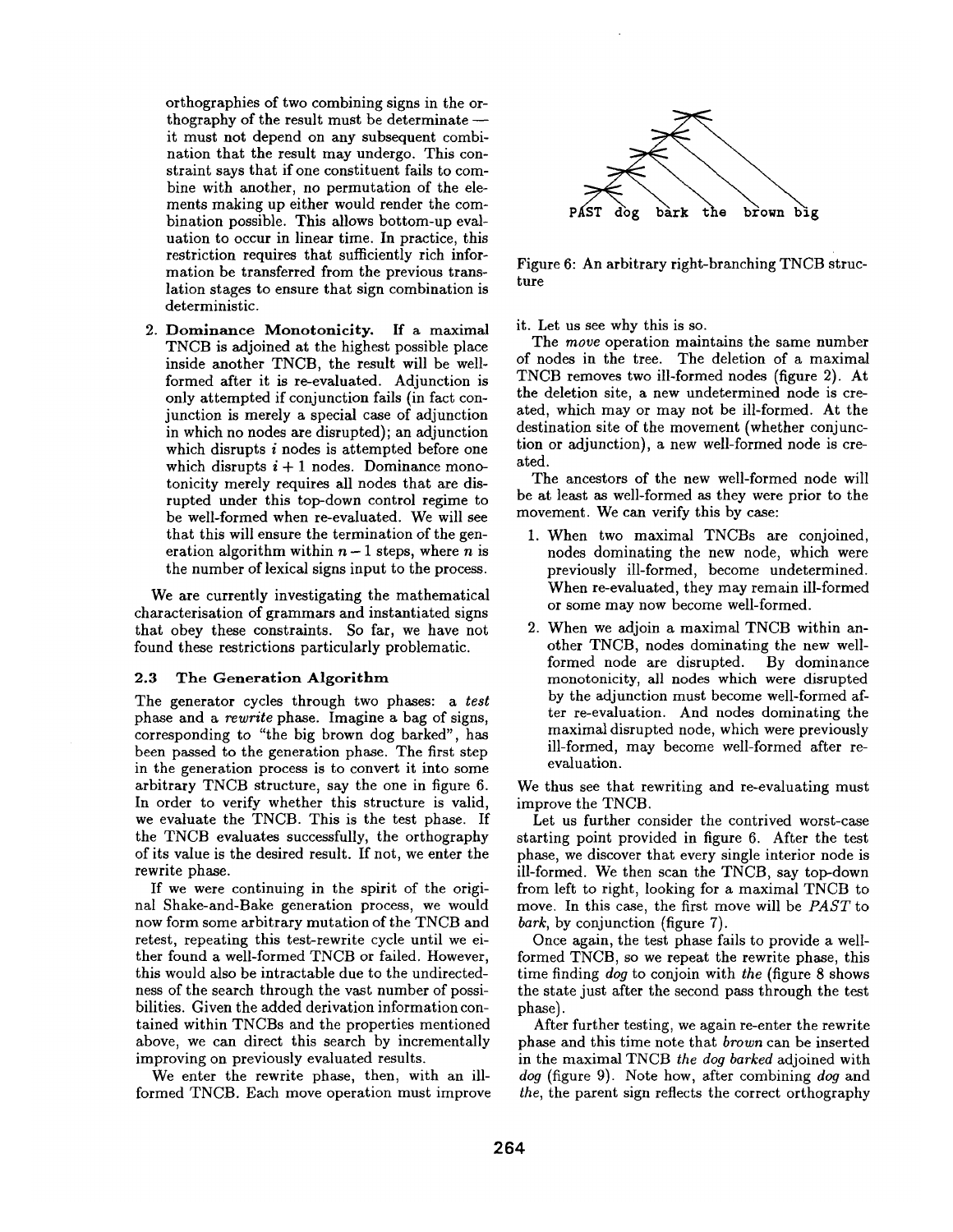

Figure 7: The initial guess



Figure 8: The TNCB after "PAST" is moved to "bark"

even though they did not have the correct linear precedence.



Figure 9: The TNCB after "dog" is moved to "the"

After finding that *big* may not be conjoined with *the brown dog,* we try to adjoin it within the latter. Since it will combine with *brown dog,* no adjunction to a lower TNCB is attempted.

The final result is the TNCB in figure 11, whose orthography is "the big brown dog barked".

We thus see that during generation, we formed a basic constituent, *the dog,* and incrementally refined it by adjoining the modifiers in place. At the heart of this approach is that, once well-formed, constituents can only grow; they can never be dismantled.

Even if generation ultimately fails, maximal wellformed fragments will have been built; the latter may be presented to the user, allowing graceful degradation of output quality.



Figure 10: The TNCB after "brown" is moved to "dog"



Figure 11: The final TNCB after "big" is moved to "brown dog"

#### **3 Initialising the Generator**

Considering the algorithm described above, we note that the number of rewrites necessary to repair the initial guess is no more than the number of ill-formed TNCBs. This can never exceed the number of interior nodes of the TNCB formed from  $n$  lexical signs  $(i.e. n-2)$ . Consequently, the better formed the initial TNCB used by the generator, the fewer the number of rewrites required to complete generation. In the last section, we deliberately illustrated an initial guess which was as bad as possible. In this section, we consider a heuristic for producing a motivated guess for the initial TNCB.

Consider the TNCBs in figure 1. If we interpret the S, O and V as Subject, Object and Verb we can observe an equivalence between the structures with the bracketings:  $(S (V O)), (S (O V)), ((V O) S),$ and ((O V) S). The implication of this equivalence is that if, say, we are translating into a  $(S (V O))$ language from a head-final language and have isomorphic dominance structures between the source and target parses, then simply mirroring the source parse structure in the initial target TNCB will provide a correct initial guess. For example, the English sentence (5):

(5) the book is red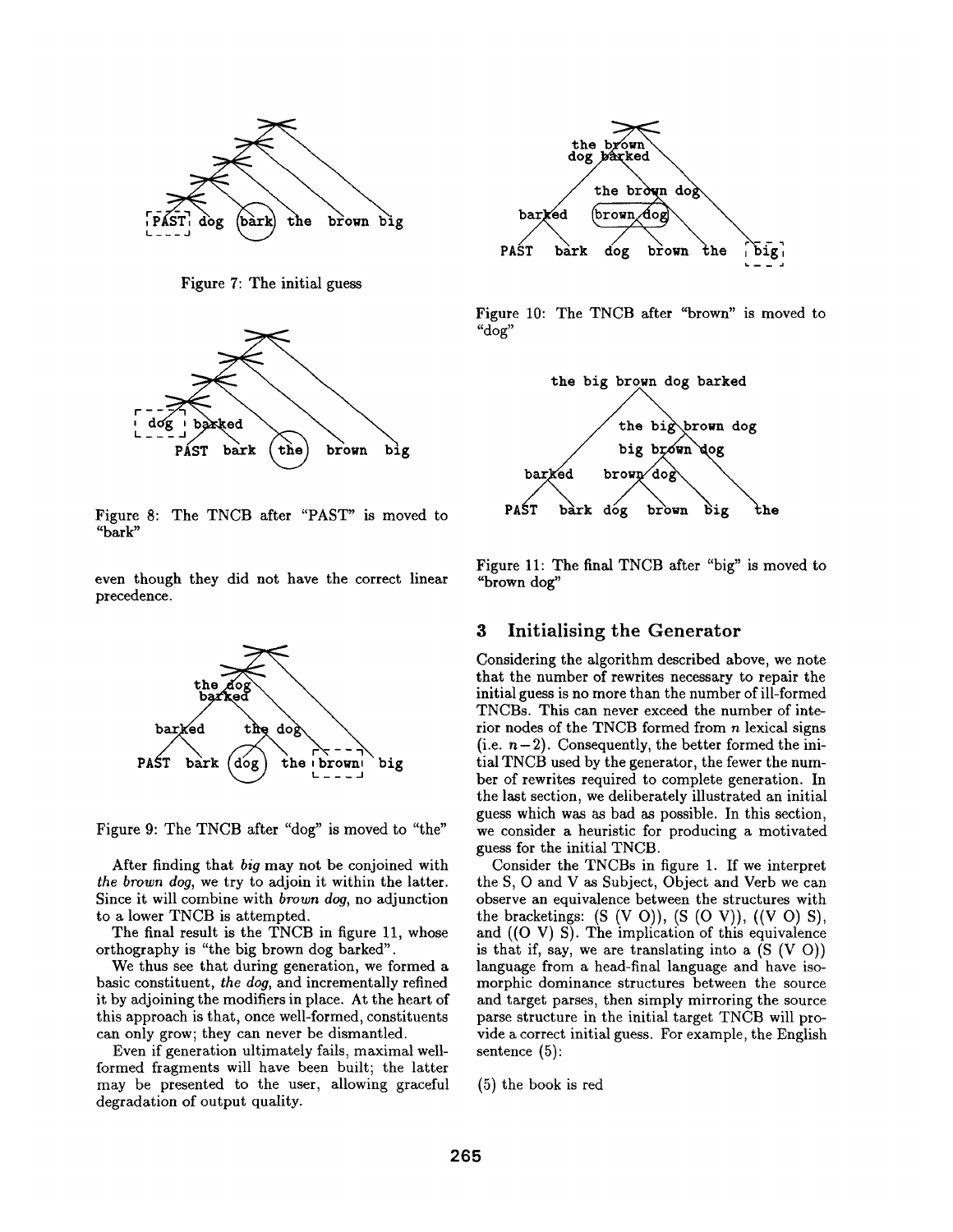has a corresponding Japanese equivalent (6):

$$
\begin{array}{cc}\n(6) & ((hon wa) & (akai desu)) \\
& ((book TOP) (red is))\n\end{array}
$$

If we mirror the Japanese bracketing structure in English to form the initial TNCB, we obtain: ((book the) (red is)). This will produce the correct answer in the test phase of generation without the need to rewrite at all.

Even if there is not an exact isomorphism between the source and target commutative bracketings, the first guess is still reasonable as long as the majority of child commutative bracketings in the target language are isomorphic with their equivalents in the source language. Consider the French sentence:

- $((le (grand chien) brun))$  aboya)
- (8) ((the ((big dog) brown)) barked)

The TNCB implied by the bracketing in (8) is equivalent to that in figure 10 and requires just one rewrite in order to make it well-formed. We thus see how the TNCBs can mirror the dominance information in the source language parse in order to furnish the generator with a good initial guess. On the other hand, no matter how the SL and TL structures differ, the algorithm will still operate correctly with polynomial complexity. Structural transfer can be incorporated to improve the efficiency of generation, but it is never necessary for correctness or even tractability.

## 4 The Complexity of the Generator

The theoretical complexity of the generator is  $O(n^4)$ , where  $n$  is the size of the input. We give an informal argument for this. The complexity of the test phase is the number of evaluations that have to be made. Each node must be tested no more than twice in the worst case (due to precedence monotonicity), as one might have to try to combine its children in either direction according to the grammar rules. There are always exactly  $n-1$  non-leaf nodes, so the complexity of the test phase is  $O(n)$ . The complexity of the rewrite phase is that of locating the two TNCBs to be combined. In the worst case, we can imagine picking an arbitrary child TNCB *(O(n))* and then trying to find another one with which it combines  $(O(n))$ . The complexity of this phase is therefore the product of the picking and combining complexities, i.e.  $O(n^2)$ . The combined complexity of the test-rewrite cycle is thus  $O(n^3)$ . Now, in section 3, we argued that no more than  $n - 1$  rewrites would ever be necessary, thus the overall complexity of generation (even when no solution is found) is  $O(n^4)$ .

Average case complexity is dependent on the quality of the first guess, how rapidly the TNCB structure is actually improved, and to what extent the TNCB must be re-evaluated after rewriting. In the SLEMaT system (Poznański et al., 1993), we have tried to form a good initial guess by mirroring the source structure in the target TNCB, and allowing some local structural modifications in the bilingual equivalences.

Structural transfer operations only affect the efficiency and not the functionality of generation. Transfer specifications may be incrementally refined and empirically tested for efficiency. Since complete specification of transfer operations is not required for correct generation of grammatical target text, the version of Shake-and-Bake translation presented here maintains its advantage over traditional transfer models, in this respect.

The monotonicity constraints, on the other hand, might constitute a dilution of the Shake-and-Bake ideal of independent grammars. For instance, precedence monotonicity requires that the status of a clause (strictly, its lexical head) as main or subordinate has to be transferred into German. It is not that the transfer of information *per se* compromises the ideal  $-$  such information must often appear in transfer entries to avoid grammatical but incorrect translation (e.g. *a great man* translated *as un homme grand).* The problem is justifying the main/subordinate distinction in every language that we might wish to translate into German. This distinction can be justified monolingually for the other languages that we treat (English, French, and Japanese). Whether the constraints will ultimately require monolingual grammars to be enriched with entirely unmotivated features will only become clear as translation coverage is extended and new language pairs are added.

## 5 Conclusion

We have presented a polynomial complexity generation algorithm which can form part of any Shakeand-Bake style MT system with suitable grammars and information transfer. The transfer module is free to attempt structural transfer in order to produce the best possible first guess. We tested a TNCB-based generator in the SLEMaT MT system with the pathological cases described in (Brew, 1992) against Whitelock's original generation algorithm, and have obtained speed improvements of several orders of magnitude. Somewhat more surprisingly, even for short sentences which were not problematic for Whitelock's system, the generation component has performed consistently better.

## References

V. Allegranza, P. Bennett, J. Durand, F. van Eynde, L. Humphreys, P. Schmidt, and E. Steiner. 1991. Linguistics for Machine Translation: The Eurotra Linguistic Specifications. In C. Copeland, J. Durand, S. Krauwer, and B. Maegaard, editors, *The Eurotra Formal Specifications. Studies in Machine*